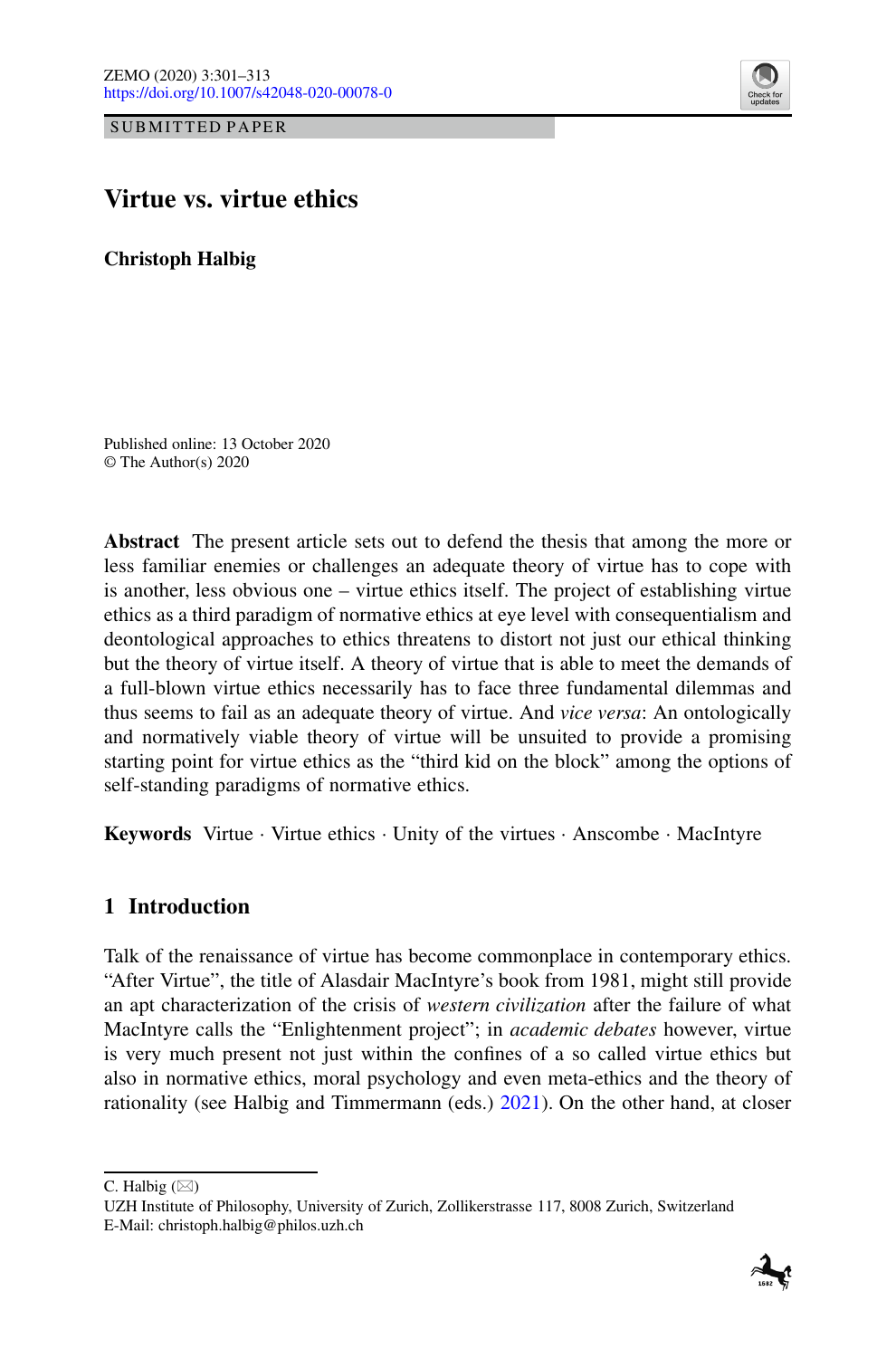inspection the slogan "renaissance of virtue" proves misleading in at least three respects:

*First* of all, it is not clear what the renaissance is supposed to be a renaissance *of*: Whereas early proponents of virtue like Elizabeth Anscombe and Philippa Foot (Anscombe [2005](#page-11-0) [1958]; Foot [1978\)](#page-11-1) relied on the idea of an Aristotelian tradition supposedly dominating both ancient and medieval ethics as their natural point of reference, the pluralistic and often antagonistic character of competing theories of virtue within ancient ethics (Platonic, Aristotelian and Stoic to name only the most prominent) and the existence of important strands of a theory and ethics of virtue outside the Western tradition (within Buddhism and Confucianism, for instance) has become increasingly obvious.<sup>1</sup>

*Second*, it seems questionable whether virtue has ever been in need of a rebirth: Even during the first half of the 20th century, the classical candidate for a period of almost total neglect of virtue, virtue was arguably very much present in ethical theory – from G.E. Moore's definition of virtue as "an habitual disposition to perform certain actions, which generally produce the best possible results" (Moore [1903,](#page-12-1) p. 172) in his *Principia Ethica* to William Frankena's attempt at a reconciliation of an ethics of rules with an ethics of virtue, highlighted in his famous slogan "principles without traits are impotent, traits without principles are blind" (Frankena [1963,](#page-12-2) p. 53) in his influential *Ethics*.

*Third*, by relying on the idea of a *restitutio ad integrum*, a return to a state that predates a history of decline (candidates for the culprits responsible for the decline range widely: from a law conception of ethics anchored in a Divine legislator as held by Judeo-Christian theism (G.E.M. Anscombe) to the Enlightenment project and its inherent contradictions both at the level of theory and of cultural practice (Alasdair MacIntyre), to name only two examples), the slogan of a renaissance of virtue tends to draw attention away from important challenges to a theory of virtue that have arisen *within* philosophical and psychological debates on the concept and nature of virtue – ironically exactly parallel to its alleged renaissance. How fundamental those challenges actually are I am going to discuss in a moment.

The main thesis I hope to make plausible here is that among the more or less familiar enemies or challenges an adequate theory of virtue has to cope with is another, less obvious one – virtue ethics itself. The project of establishing virtue ethics as a third paradigm of normative ethics at eye level with consequentialism and deontological approaches to ethics threatens to distort not just our ethical thinking but the theory of virtue itself. A theory of virtue, as I want to show, that is able to meet the demands of a full-blown virtue ethics necessarily fails as an adequate theory of virtue. And *vice versa*: An ontologically and normatively viable theory of virtue will be unsuited to provide a promising starting point for virtue ethics as the "third kid on the block" among the options of self-standing paradigms of normative ethics.

<span id="page-1-0"></span><sup>1</sup> An overview of important strands of non-European traditions of virtue and virtue-ethics is provided by the chapters 24-28 of van Hooft et alii (eds.) [\(2014\)](#page-12-3) and by the relevant entries in Part II of Snow (ed.) [\(2018\)](#page-12-4).

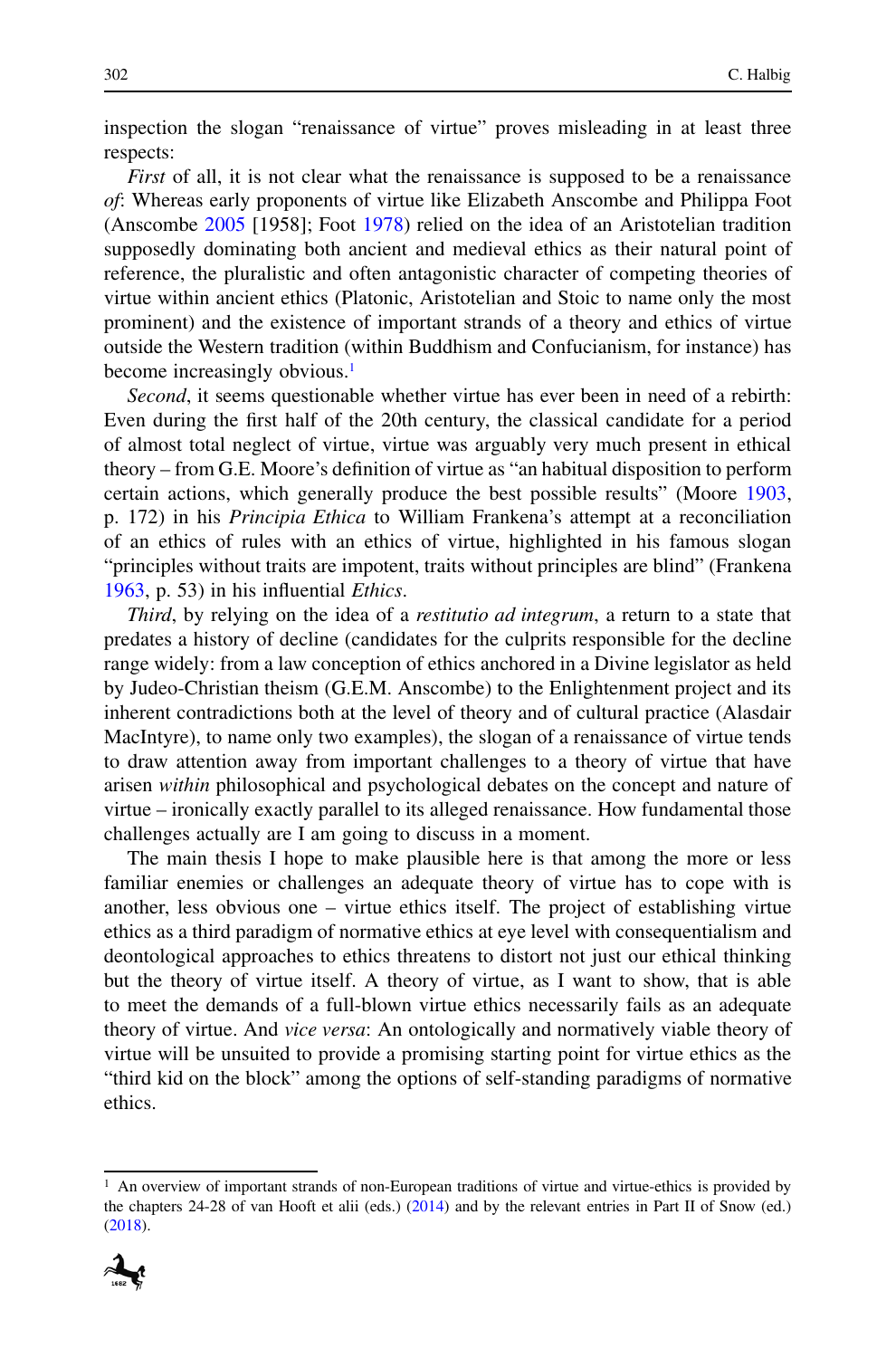After providing some preliminary definitions of key terms and positions I am going to rely on in the following (1), I will proceed to review two strands of challenges that tend to undermine the very idea of a theory of virtue as a basic normative category (2). In the main part of my paper, I will then try to identify two main types of pressure that the project of virtue ethics puts on the theory of virtue, pressures it is unlikely to be able to meet for both independent reasons and for dialectical reasons related to the two strands of challenges just mentioned (3). I will conclude with a short résumé that pulls together the main threads of my arguments and draws some conclusions as to the dialectical situation the present theory and ethics of virtue finds itself in (4). Needless to say, I will have to rely on a very small selection of arguments and positions within a highly diversified field of enquiry[.2](#page-2-0) I nonetheless hope they are apt to make visible fundamental problems that transcend the internal ramifications of the various debates.

#### **2 Some distinctions and definitions**

Let us first distinguish between a *theory of virtue*, an *ethics of virtue* and *virtue ethics*: [3](#page-2-1) A *theory of virtue* explores the ontology and epistemology of virtue, its role in the theory of normativity and action, its relationship with other traits and faculties etc. An *ethics of virtue* on the other hand explores the role of virtue within an overall framework that takes other categories than aretaic ones as fundamental, for instance outcomes or moral rules. *Virtue ethics* proper on the other hand is based on the assumption that virtues and vices provide the fundamental ethical concepts.

The distinction between an ethics of virtue and virtue ethics helps for instance to disambiguate the slogan of a "renaissance of virtue" in at least one of the three

<span id="page-2-1"></span> $3$  For this distinction see also Crisp [\(1996\)](#page-11-2), p. 5-8; Adams [\(2006\)](#page-11-3), p. 6f. and Halbig [\(2013\)](#page-12-5), p. 11.



<span id="page-2-0"></span><sup>&</sup>lt;sup>2</sup> But isn't this a rather arbitrary selection that relies on an unduly narrow definition of virtue ethics? As against such a challenge it is, however, crucial to take into account the dialectical starting point of my line of argument: While it is true that all sorts of positions have been classified under the heading of virtue ethics, it seems to be undeniable that those that claim for themselves the status of a "third kid on the block", i.e. as a self-standing paradigm of normative ethics in opposition to consequentialism and deontology, provide if not a natural kind than at least an interesting sub-set of positions that deserves scrutiny in its own right. Given the very nature of such a project, this sub-set shares with consequentialism and deontology a reductionistic spirit. This spirit is emphatically not shared by some of the authors who are usually also discussed under the heading of virtue ethics. Two examples: (i) Eudaimonists individuate the virtues by their contribution to human flourishing while defending a moralized conception of that very flourishing which considers it as partially constituted (according to the Aristotelian position) if not as exhausted by (according to the Stoics) virtue. (ii) Christine Swanton's target-centered account of the virtues individuates the virtues by reference to their targets. These targets include however goods that for their very status as goods may themselves depend on aretaic considerations (i.e. pleasure viciously realized might be debarred form the status as a good and thus provide no legitimate target for virtuous action). (For a detailed discussion of Swanton's position, see my (2013), ch. 7). Whatever its virtues both in the theory of virtue and in normative ethics might be, accounts of the virtues such as these do not lend themselves as starting points for a project such as the one mentioned above. Instead, they do not just break with the reductionistic spirit of much of modern normative ethics but undermine the very opposition of e.g. virtue ethics and consequentialism by denying the very existence of non-aretaically definable basic goods on the one hand and self-standing virtues that require no reference to entities that carry independent evaluative and normative weight on the other. Thanks to an anonymous reviewer for raising this challenge.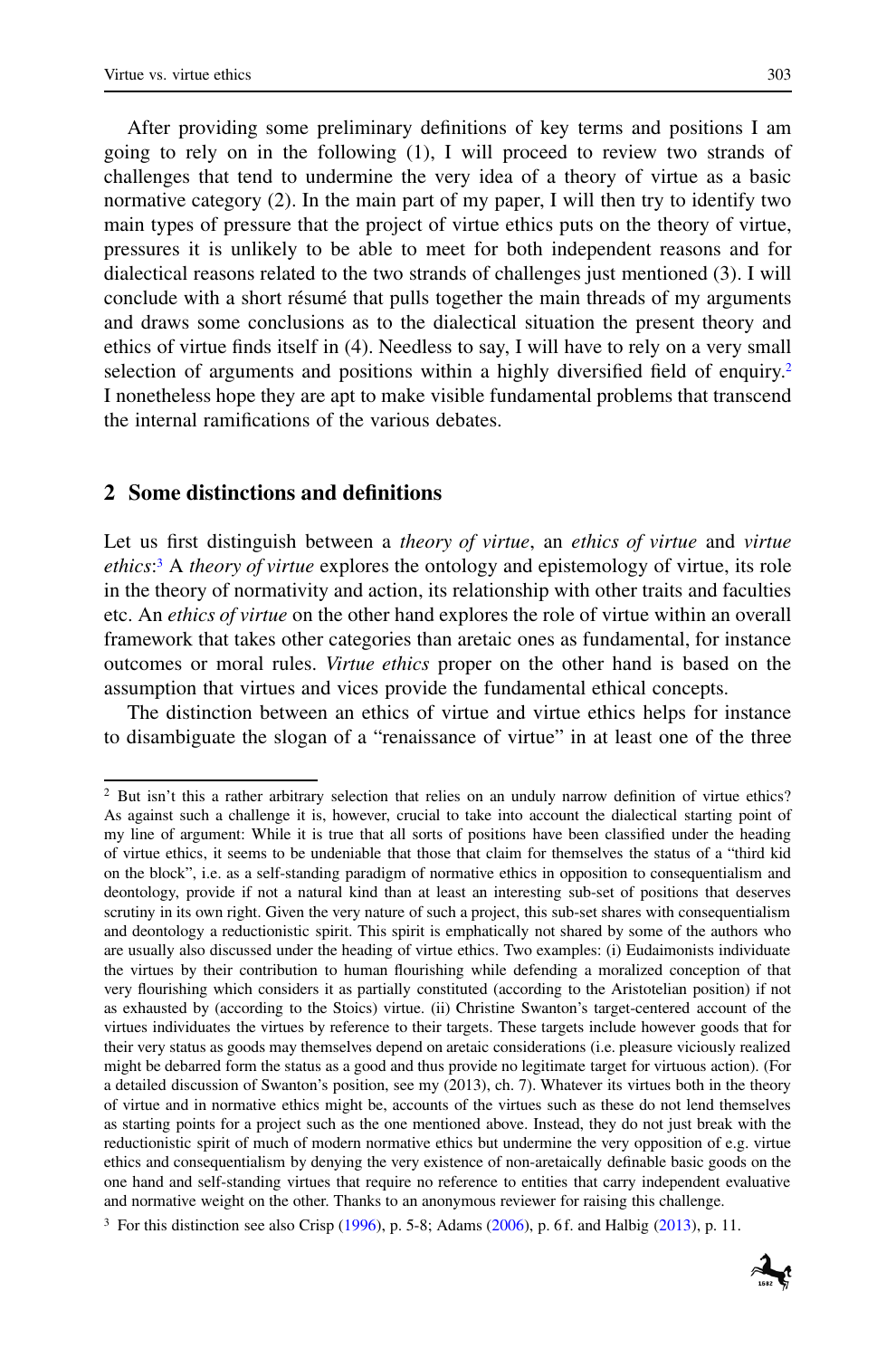respects just mentioned: What was indeed present in the first half of the 20th century were arguably ethics of virtue of different stripes, be they consequentialist like Moore's or deontological like Frankena's; what was lacking however were prominent examples of virtue ethics proper.

The basic idea of virtue ethics can be spelled out in two different ways:

For one strand of virtue ethics, aretaic concepts are fundamental in the sense that they win by default: If, as for instance G.E.M. Anscombe has famously argued, deontological concepts lose their conditions of intelligibility once the theistic framework of a divine law-giver has been rejected, they should simply be done away within our ethical thinking and be replaced by aretaic ones (Anscombe [2005](#page-11-0) [1958], p. 179 ff; 192-194).

For another strand of virtue ethics, however, there might be no need for an elimination of deontological and consequentialist concepts as long as those concepts can be derived from aretaic ones which in turn prove to be both *independent* from those other kinds of concepts and *fundamental*. [4](#page-3-0) A virtue ethics proper of this noneliminativist strand claims to be able to provide an account of what makes an action right or wrong in the first place instead of dropping the subject of its deontic status and simply characterizing it in other, aretaic terms.

Against the background of this way of structuring the debate on virtue and virtue ethics, it becomes immediately obvious why philosophers who try to establish virtue ethics as a third paradigm in normative ethics next to consequentialism and deontology tend toward the last-mentioned option: Ethics of virtue have always been an integral part of those competing paradigms, so they are *ipso facto* unsuited to provide an *alternative* towards them; the eliminativist strand of virtue ethics on the other hand simply seems to fail to engage with questions that both consequentialism and deontology try to address: What is it, for instance, that makes an action right (permissible or obligatory) or wrong? Non-eliminativist virtue ethics, in case it succeeds, would make it possible to have it both ways: Providing an answer to those questions that proves superior to those given by its competitors precisely by relying on independent und fundamental aretaic concepts.

This in turn proves to be a challenging task. It is not met for instance by Rosalind Hursthouse's claim that

An action is right iff it is what a virtuous agent would characteristically (i.e. acting in character) do in the circumstances. (Hursthouse [1999,](#page-12-6) p. 28)

As Roger Crisp and others have shown (Crisp [2010,](#page-11-4) pp. 23 f.; van Zyl [2013,](#page-12-7) pp. 127 f.), such a claim might offer a *criterion* of right action by providing necessary and sufficient conditions for it; what it does not tell us is what it is that *makes* those actions right – consequentialists or deontologists might provide the answer to that question, thus relegating virtue ethics to an epistemic tool that leaves the substance of rightness unexplained. The brand of a so-called agent-based virtue ethics defended

<span id="page-3-0"></span><sup>4</sup> Such a project has been pursued most prominently by Michael Slote, cf. Slote [\(2001\)](#page-12-8), p. 7.

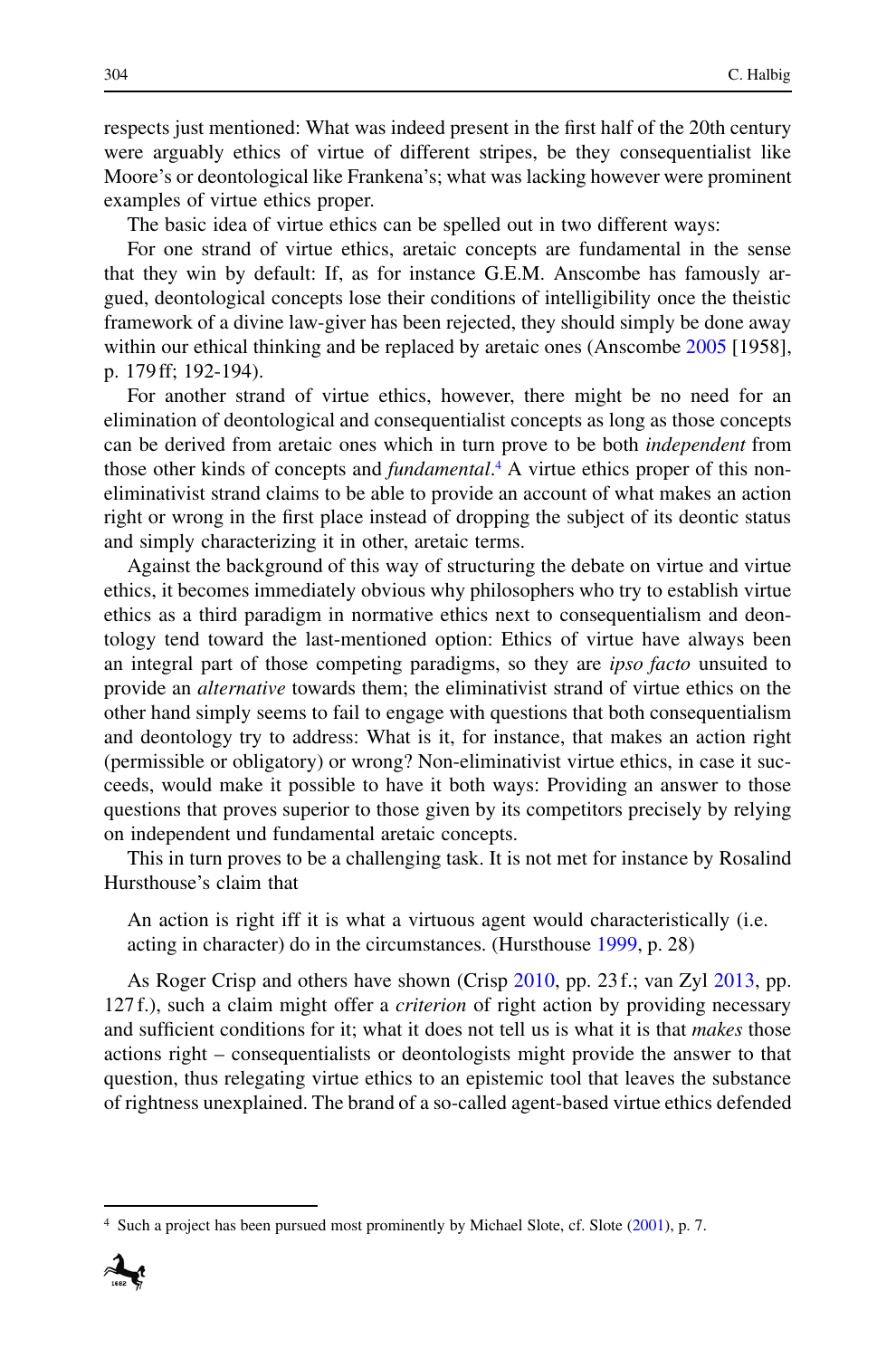by Michael Slote on the other hand does fulfill this explanatory demand. He defines morally acceptable action as follows:

An act is morally acceptable if and only if it comes from good or virtuous motivation [...] or at least doesn't come from bad or inferior motivation [...]. (Slote [2001,](#page-12-8) p. 38)

Whether a non-eliminativist virtue ethics can actually succeed in this explanatory task without *either* underhandedly pruning the deontological concepts it aims to derive from aretaic ones so as to facilitate such a project, thus distorting the phenomena to be explained *or* smuggling deontic (or consequentialist) elements into the very virtues and vices it relies on as explanatorily basic is of course the key question. Its answer crucially depends on what an adequate theory of virtue would look like, quite independently of its suitability as a starting-point for a self-standing form of normative ethics.

## **3 Two challenges for virtue**

I have pointed out above that – somewhat ironically – parallel to its so-called renaissance, the environment for virtue has become considerably hostile, actually more hostile than it ever was in the long history of the discourse on virtue and vice. Let me try to characterize very briefly two major challenges virtue-theory has to face in the current intellectual climate:

2.1. Whatever virtues are (various strands of theories of virtue give widely differing answers to that question), they seem to share at least three structural features that have been succinctly summarized by John Doris:

(1) *Consistency*: Character and personality traits are reliably manifested in traitrelevant behavior across a diversity of trait-relevant eliciting conditions that may vary widely in their conduciveness to the manifestation of the trait in question.

(2) *Stability*: Character and personality traits are reliably manifested in trait-relevant behaviors over iterated trials of similar trait-relevant eliciting conditions. (3) *Evaluative integration*: In a given character or personality the occurrence of a trait with a particular evaluative valence is probabilistically related to the occurrence of other traits with similar evaluative valences. (Doris [2002,](#page-11-5) p. 22)

Empirical research however, as so-called *situationists* claim,<sup>5</sup> has shown that the first of those structural features, the cross-situational consistency of character traits, is not even a remote option when it comes to the basic psychological make-up

<span id="page-4-1"></span><sup>6</sup> The second feature is rather uncontroversial in both ancient and contemporary debates although it is obviously in need of being spelled out with regard to the notions of reliability and similarity it implies. The third feature will be discussed below in the context of the problem of how to account for verdictive jugedments on what to do.



<span id="page-4-0"></span><sup>5</sup> For an overview of the various strands of situationism and a critical assessment see Sabini & Silver [\(2005\)](#page-12-9); Halbig [\(2013\)](#page-12-5), pp. 108-141; Bates & Kleingeld [\(2018\)](#page-11-6).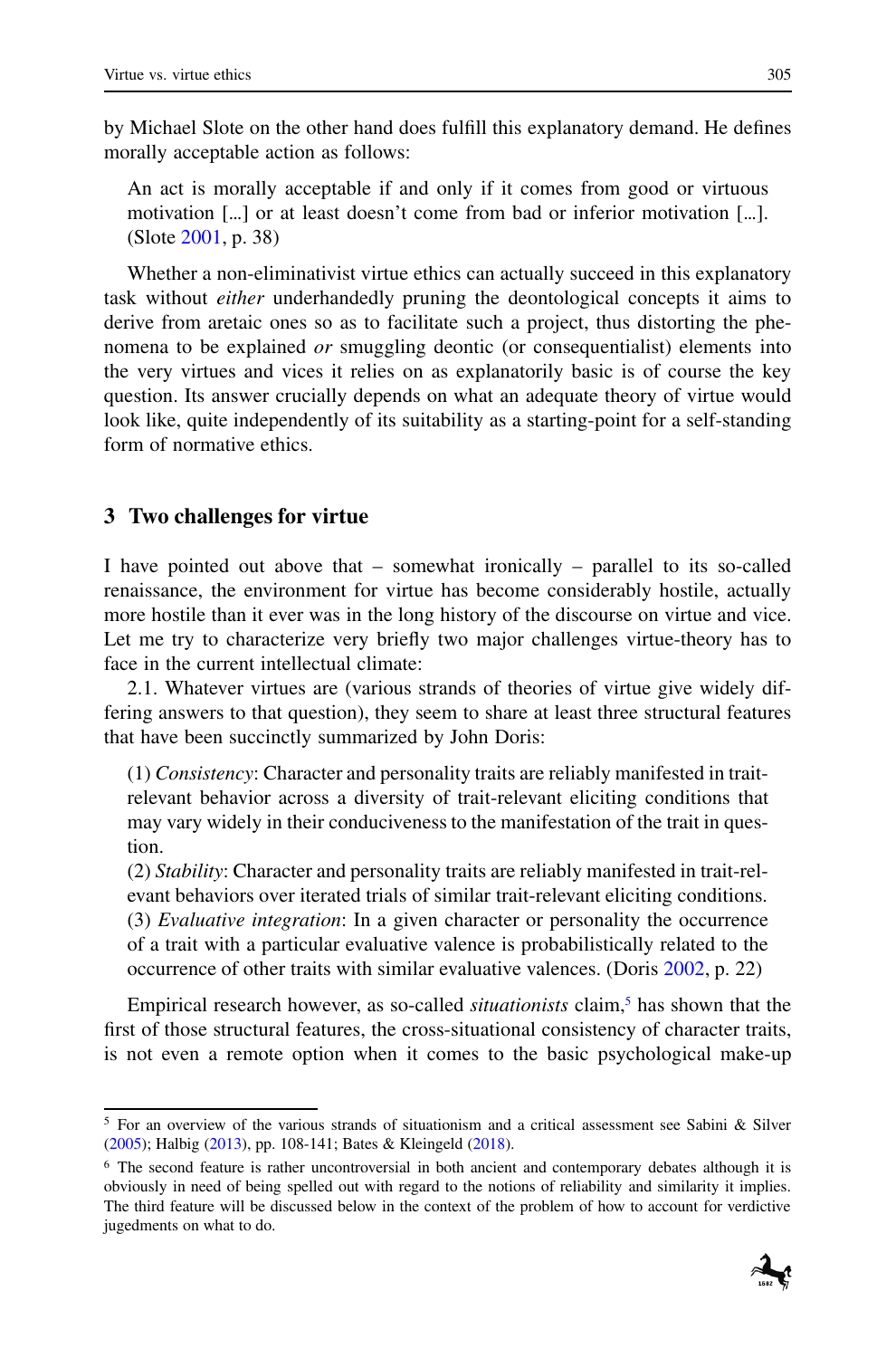of most of us[.6](#page-4-1) Honesty towards one's near and dear might coexist comfortably with dishonesty on the job. Instead of virtues as global character traits, what we actually find are highly specific traits that are tied to situational clues, like "honesty towards the near and dear in relatively protected and stress-free environments". But consistency seems to be the very point of virtues – they make us precisely independent of the vagaries of changing circumstances and situational pressure. Most situationists admit that it is psychologically *possible* to acquire virtues in the traditional sense of term – but, as psychological research has shown, this proves to be a very rare phenomenon indeed.

So-called *mixed trait theorists* (cf. Miller [2013,](#page-12-10) part III; [2014,](#page-12-11) pp. 43 ff.) on the other hand defend the existence of cross-situational consistent traits as building blocks in the character of most of us – but the consistent traits we actually find are according to those theories evaluatively *mixed* – they combine both morally positive and morally negative aspects that resist any sorting out and thus do not only not correspond to traditional virtues and vices but do not even provide starting points for being transformed into them. Again, virtues and vices seem to be the wrong sort of entities to correspond with the basic structure of human personalities.

Those results of empirical research in social psychology and other behavioural sciences seem to put into question even virtue's role as an *ideal* that at least points us in the direction of moral progress even if rarely met within reality: If – as situationists hold – the cultivation of consistent traits in themselves or if – as mixedtrait theorists hold – the cultivation of consistent traits of an unequivocal aretaic valence prove psychologically over-demanding for most of us, it seems preferable to turn attention away from character and towards the engineering of situations and environments that help to disambiguate our local and normatively mixed traits in the desired direction[.7](#page-5-0) Although both the empirical basis on which situationism and mixed-trait theories rely and the normative consequences that draw on the basis of that evidence remain highly controversial, they have already succeeded in raising a question that had not even been asked in the history of at least Western ethics: Are virtues and vices an integral part of any adequate theory of human character in the first place?

2.2. Consequentialism and deontology still tend to answer this question in the positive – although negative answers seem to be perfectly compatible with the basic assumptions of those positions (one could, for instance, try to formulate an ethical theory that builds on either a mixed trait-psychology or on pairs of highly local character traits on the one hand and on situational clues on the other). The challenge they raise for the theory of virtue lies in the exactly opposite direction: Rather than eliminating the virtues as out of reach for most of us they offer a friendly takeover: Instead of simply providing a stipulative definition of virtue (as for instance Moore did in the passage of *Principia Ethica* mentioned above) in recent years both deontologist and consequentialists try to accommodate key features of virtues and vices that used to be addressed only by traditions of a virtue ethics proper *within* their own respective positions. An early example for such a move might have been

<span id="page-5-0"></span><sup>7</sup> For the consequences to be drawn from situationism or mixed trait theories in ethical and political practice see Doris [\(2002\)](#page-11-5), chap. 6; Miller [\(2014\)](#page-12-11), chap. 8.

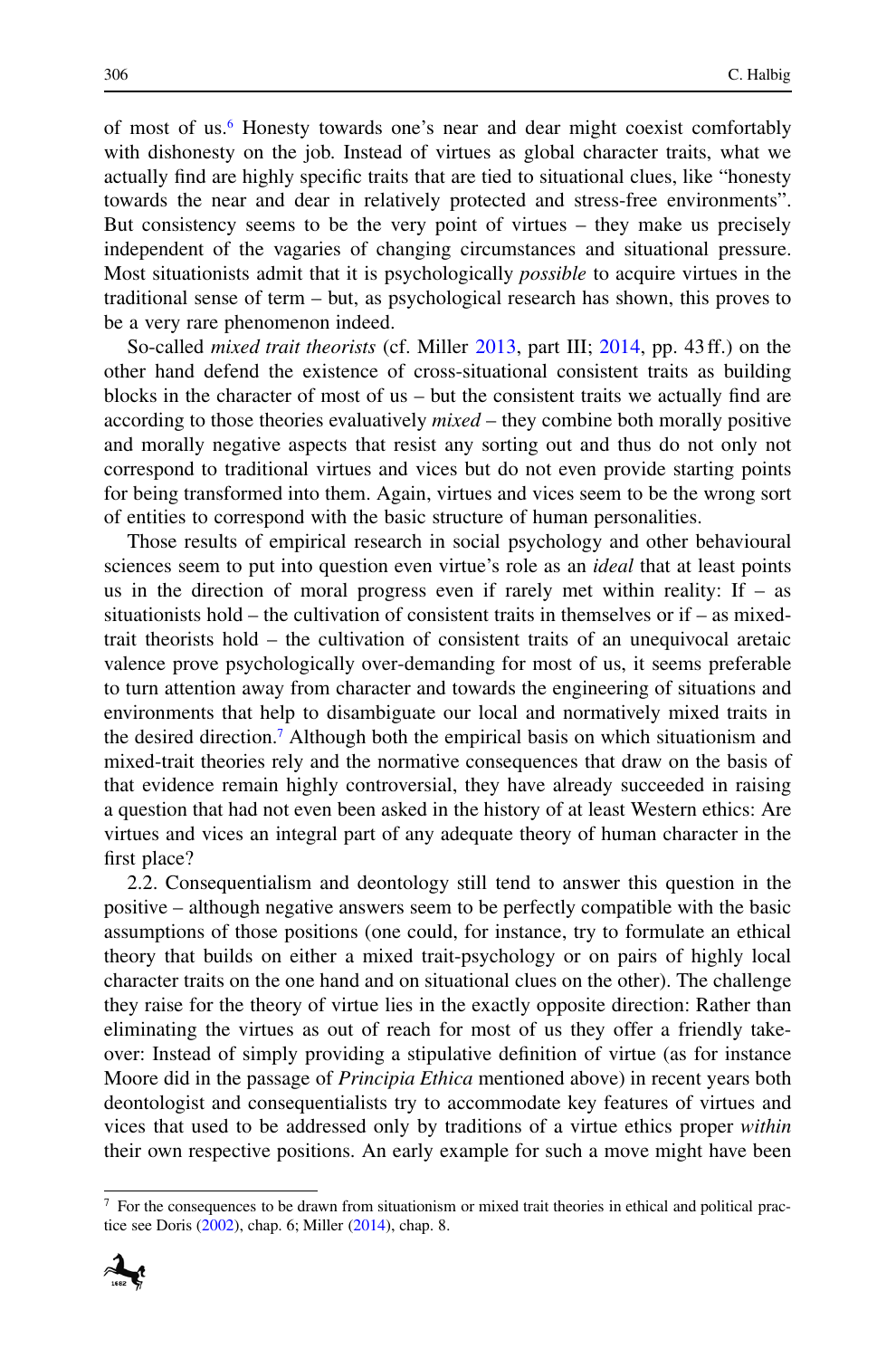Immanuel Kant himself – starting from his rather rigid, deontological definition of virtue as "Stärke der Maxime des Menschen in Befolgung seiner Pflicht" ("virtue is the strength of a human being's maxims in fulfilling his duty") in his *Metaphysik der Sitten* (Kant [1968](#page-12-12) [1797], p. 394), he provided a hermeneutically surprisingly rich account of the virtues that has triggered a whole industry of character- und virtuefriendly scholarship not just in historical studies of Kantian philosophy but within contemporary versions of a broadly Kantian approach to ethics as well.<sup>8</sup> Parallel efforts can be found within consequentialism.

Again it might seem (and at least to me it does indeed seem) highly questionable whether and to what extent such projects of a friendly take-over of virtue are likely to succeed. The overall frameworks of both consequentialism and deontology set close limits to the extent of such "friendliness": Consequentialism for instance can hardly avoid an emphasis on promoting as the fundamental mode of responsiveness of virtue at the expense of others like appreciation, respect or expressivity[.9](#page-6-1) Deontology on the other hand seems committed to focusing rather one-sidedly on the motivational role of virtue (it is not a coincidence that Kant in his Latin definition of virtue as *fortitude moralis* (Kant [1968](#page-12-12) [1797], p. 405) defined the genus of virtue by just one of its species, and a secondary, executive one at that – motivational strength). Again, whatever the prospects for such a friendly take-over, one thing at least seems certain: Virtue ethics can no longer claim to be the "natural home" for an adequate theory of virtue. Indeed, as I am going to argue in the next section, it is not – virtue ethics proves just as dangerous to an adequate account of virtue as do consequentialism and deontology, but of course for reasons of its own that deserve closer scrutiny.

### **4 Virtue, virtue ethics and the fundamentality condition**

If the project of a non-eliminativist virtue ethics as an alternative to consequentialism and deontology is to succeed, virtue ethics has to treat, as Michael Slote succinctly puts it, the "ethical status of actions as entirely *derivative* from independent and *fundamental* ethical/aretaic facts (or claims) about the motives, dispositions, or [the] inner life of moral individuals" (Slote [2001,](#page-12-8) p. 7). Slote's independence-condition seems rather uncontroversial: If, as for instance a consequentialist like Moore claimed, virtuous traits of character are ontologically dependent on the value of the outcomes those traits help to bring about, virtue ethics becomes part and parcel of a consequentialist ethics instead of an alternative to it. Virtues do have to carry an independent weight in determining the deontic status of action quite independently of consequentialist and deontological considerations. But how exactly is the aretaic supposed to be *fundamental*?



<span id="page-6-0"></span><sup>8</sup> For a comprehensive discussion of Kantian virtue ethics in contemeporary philospohy cf. Esser [\(2003\)](#page-11-7); see also Thomas E. Hill [\(2008\)](#page-12-13) for a discussion of the relationship between Kant's theory of virtue and virtue ethics.

<span id="page-6-1"></span><sup>9</sup> For a definition and discussion of the various modes of moral responsiveness see Swanton [\(2003\)](#page-12-14), pp. 21 ff.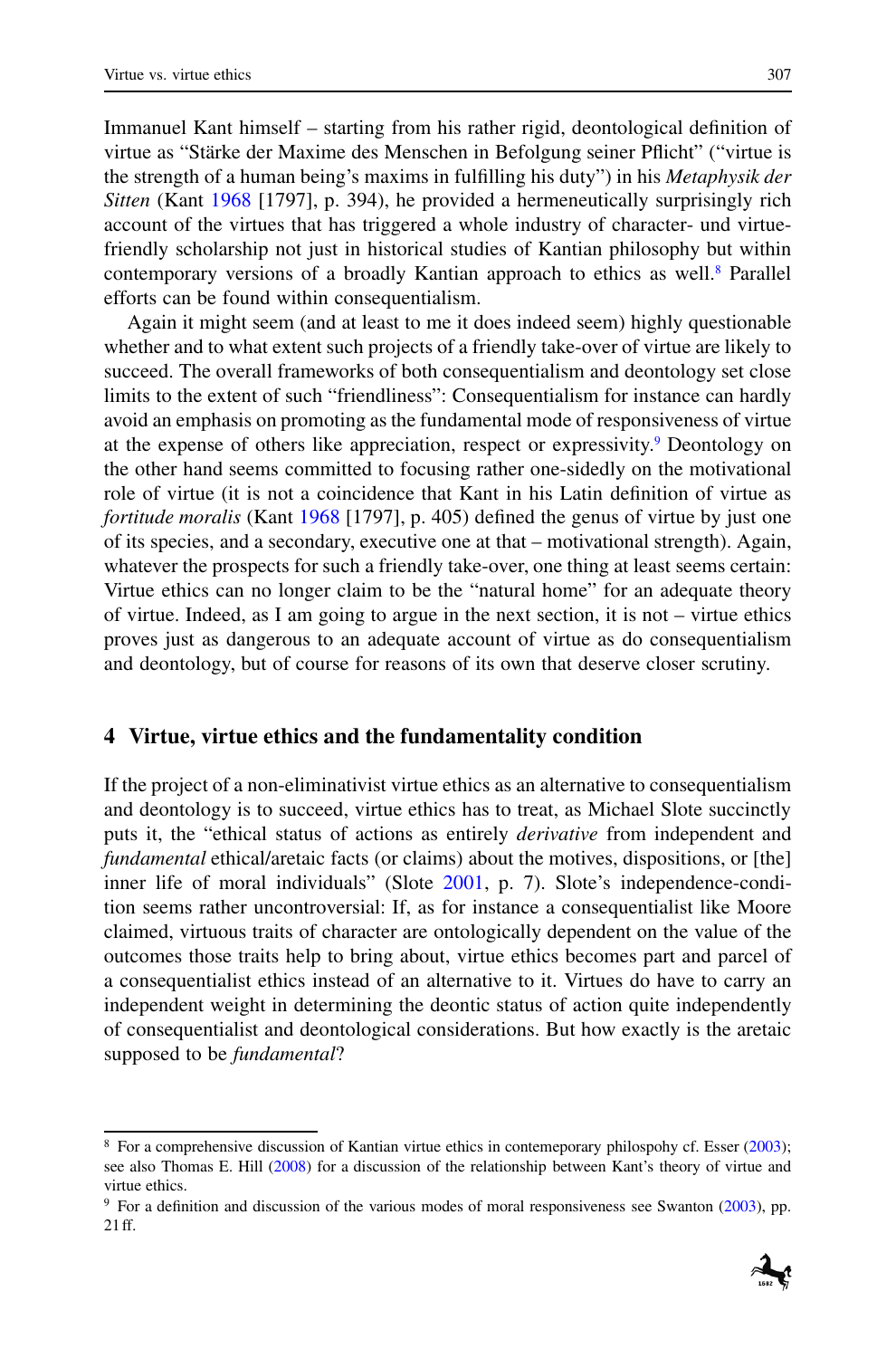It is again Michael Slote who provides the most radical answer to that question: According to him, the moral goodness of a virtue like, for instance, benevolence is simply "intuitively obvious and in need of no further grounding" (Slote [2001,](#page-12-8) p. 38). He thus not just rejects, for instance, a eudaimonistic approach that individuates the virtues as (roughly) those traits that actualize our nature as rational beings that seek to realize their own flourishing – Slote denies that such an account of the virtues is even necessary. In the same vein, Linda Zagzebski recently characterized her exemplarist moral theory as "a theory with a non-conceptual foundation – a collection of exemplars of admirability" (Zagzebski [2017,](#page-12-15) p. 103). Virtues are then defined as those "trait[s] we admire in an exemplar" (Ibid., p. 105). She sees no need for any further criterion "other than applying our disposition to admiration suitably tested by reflection" (Ibid., p. 107) in order to separate the dispositions we call virtuous from the non-virtuous.

The fundamental problem with both Slote's and Zagzebski's approach to spelling out the fundamentality-condition is that it conflicts with both the ontology and the phenomenology of its own subject-matter, the aretaic. The goodness of core virtues like benevolence or compassion seems to be all but fundamental; to the contrary, it seems to depend on the badness of the unfulfilled needs and the suffering whose alleviation provides the very criterion for a successful exercise of those virtues. *Pace* Zagzebski, those virtues are not the objects of what we just happen to admire, they are in a normatively loaded way admirable – and the badness of unfulfilled needs or suffering cannot be dispensed with when accounting for their admirability. The phenomenology of virtuous deliberation bears out those ontological relations of dependence: What the compassionate person cares about is the alleviation of suffering, not the supposedly fundamental fact of exercising his own compassion. If it sticks with the fundamentality-condition, virtue ethics seems to be committed to just the same schizophrenia that Michael Stocker famously diagnosed as a basic weakness of its consequentialist and deontological competitors (Stocker [1976\)](#page-12-16) – what makes an action right must be banned from the first-personal perspective of the deliberating subject.

But why not weaken the fundamentality-condition along the lines recently suggested by Daniel C. Russell? According to Russell, "the notion of virtue's priority to an account of right action must be understood as also including virtue's priority, not necessarily to the notion of good outcomes, but *to the notion that outcomes can bear on the rightness of action*" (Russell [2009,](#page-12-17) p. 69 f.). If Russell is right, virtues can well be themselves ontologically dependent on categories of other kinds like outcomes as long as the only way those outcomes can bear on the deontic status of actions is that of being part and parcel of the respective virtues. However this again seems incompatible with the phenomenology of virtuous action: If a viciously motivated action succeeds in alleviating someone else's pain, the target of compassion is met; such an action (to draw on a distinction suggested by Christine Swanton [\(2003,](#page-12-14) pp. 238 ff.)) might not qualify as "from virtue", but it does qualify as "virtuous" – simply because it was aimed at and has resulted in the right outcome. The normative role of outcomes does not seem entirely conditional on the virtues after all.

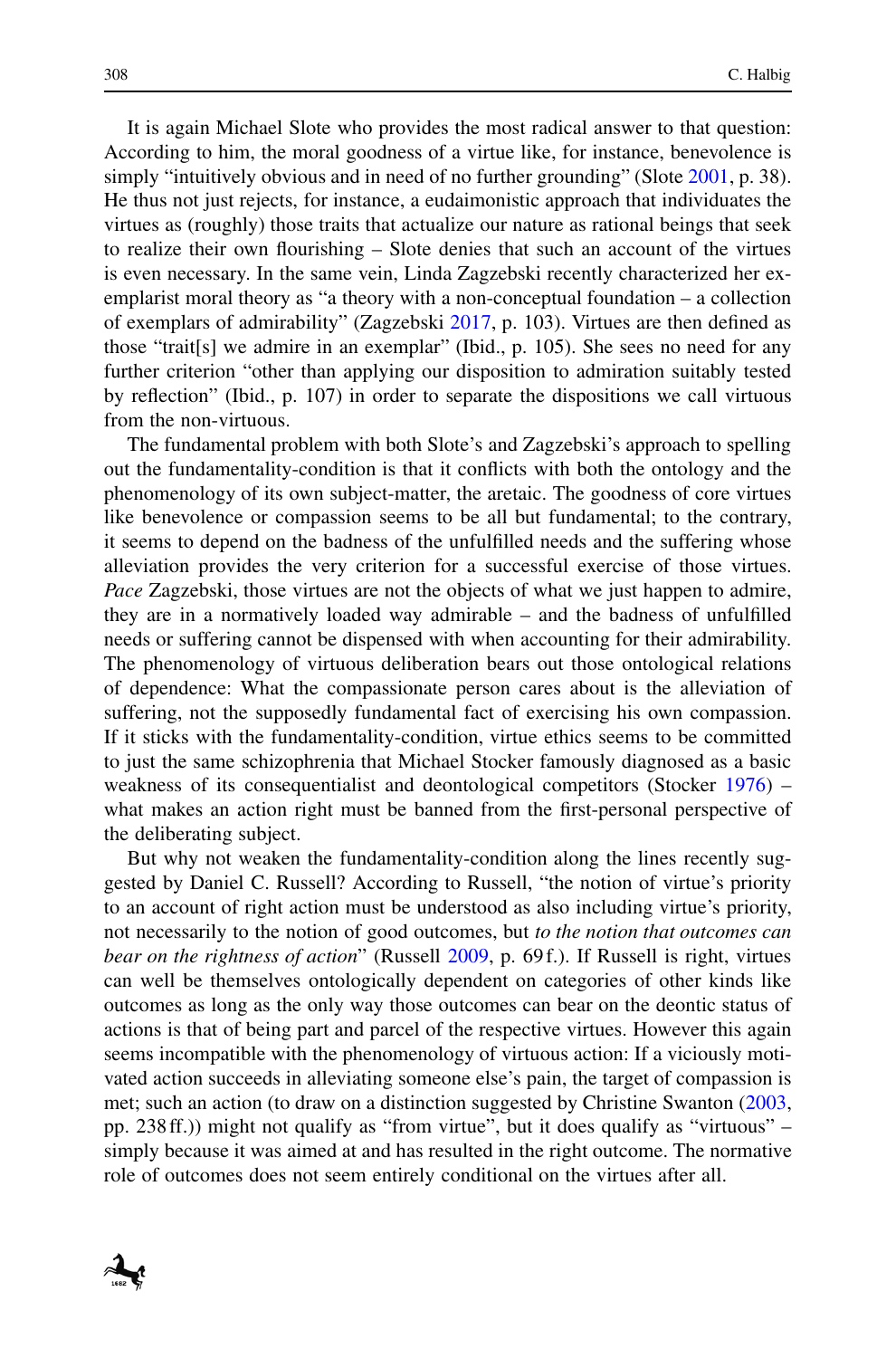For lack of space, I cannot go into the difficult question of how the fundamentality-condition might best be spelled out any further. Let me sum up my considerations so far in the form of a dilemma for the virtue-ethicist:

She may *either* stick to the fundamentality-condition. In that case, her account contradicts basic features not just of the phenomenology of virtue; she even seems unable to account for the very normativity of aretaic facts that is absolutely indispensable if her project is to get off the ground.

*Or* she may weaken the fundamentality-condition. In that case, it seems inevitable to admit that outcomes or deontic constraints do normative work of their own not just in determining the deontic status of actions but also by individuating the virtues and vices themselves, thus undermining the key project of virtue ethics to provide a self-standing alternative to consequentialism and deontology.

This dilemma however seems not to be the only one the virtue-ethicist faces. Another dilemma results from the fact that "rightness" or "wrongness" are *verdictive* facts about action. The question of rightness or wrongness comes up, as Linda Zagzebski rightly emphasizes, "in contexts in which we want a verdict on what to do in a given situation" (Zagzebski [2017,](#page-12-15) p. 198). Even if we take for granted that their deontic status is settled by aretaic facts, the problem needs to be addressed of how virtues (and vices) interact so as to arrive at such a verdict. Again, aretaic fundamentalists like Slote and Zagzebski seem simply to refuse to give an answer: For Slote, a "balance" between the various virtuous dispositions springs from "a good heart that seeks to do good for and by people" (Slote [2001,](#page-12-8) p. 42); for Slote, rational reflection on the credentials of such a verdict even becomes in itself a symptom for a lack of love and thus of a vicious disposition. A virtuous person, according to Slote, seems to be *ipso facto* not in need of (non-instrumental) reflection. Zagzebski, on the other hand, shows herself more friendly towards deliberation when she provides the following definition of an overall right act:

A *right act* for A in some set of circumstances C is what the person with *phronesis* (persons like that) would characteristically take to be most favored by the balance of reasons for A in circumstances C. (Zagzebski [2017,](#page-12-15) p. 201)

Zagzebski's account however runs in a very tight circle: The reasons to be considered within moral deliberation are in turn defined as "whatever an exemplar takes to be relevant to moral judgment" (Zagzebski [2017,](#page-12-15) p. 203). All of this leaves open crucial questions that have been discussed in the theory of virtue at least since Plato: Are all the virtues compatible with each other? If not, on what basis are we to decide conflicts between the claims of, say, kindness and justice? If they are compatible, do they actually require each other, as the Aristotelian theory of the unity of the virtues (*antakolouthia, connexio virtutum*) implies? The link that binds together the ethical virtues in that tradition while in its turn presupposing them is of course the intellectual virtue of practical wisdom (*phronesis, prudentia*).

The unity of the virtues seems both to be supported by the phenomenology of  $virtue - it explains for instance why there is no such thing as acting too generally$ or too justly – and it also looks like just the thing the virtue-ethicist needs in order to

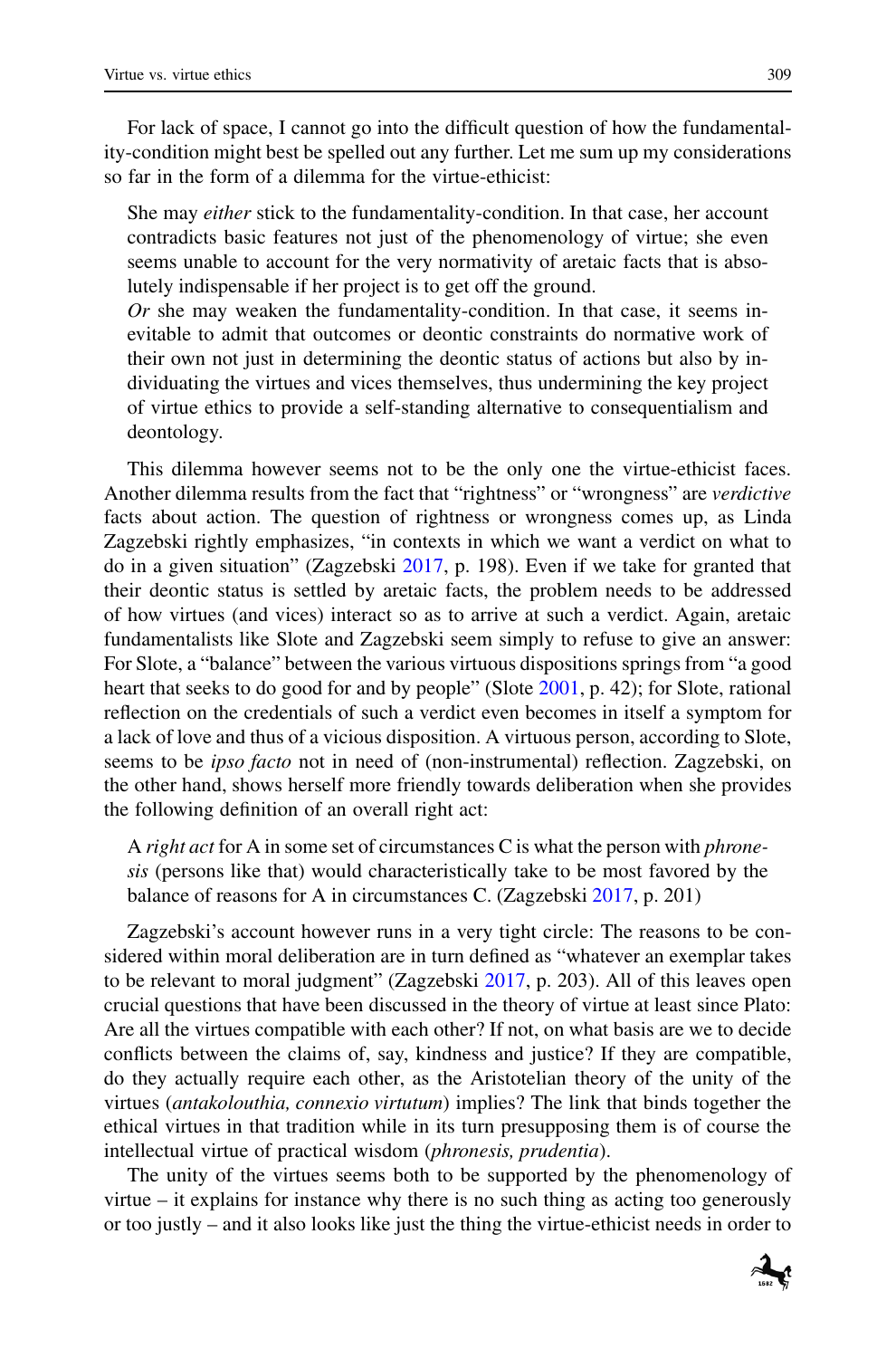come up with a convincing reconstruction of the verdictive judgment of rightness in aretaic terms: It makes sure that the virtues do not pull in opposite and irreconcilable directions by allowing for instance that precisely the omission of a brave act may count as a genuine expression of courage while still acknowledging its normative claims for instance in the gestures or in the emotional set-up that accompanies such an omission. An appropriate responsiveness to reasons seems – far from being *pace* Slote a symptom of a lack of genuinely virtous traits – to be constitutive of virtue. The interconnectedness of the virtues duly reflects the holistic nature of those reasons: An exclusive focus on e.g. reasons of justice seems insufficient to guarantee even just action.

At this point however, not just one, but two dilemmas loom large for the virtueethicist who unlike Slote and Zagzebski relies on a rationally guided (via phronesis) unity of the virtues that in turn allows to account for verdictive judgments on the rightness or wrongness of actions. The first one is simply the one we are already familiar with: The reasons the virtues respond to – which include both consequentialist und deontic considerations – threaten to pull their own normative weight, demoting the virtues to transmitters of normativity instead of generating it. The second dilemma comprises the two horns of *either* dropping the unity of the virtues-thesis and thus falling back into a rather simplistic intuitionism as to how moral verdicts are reached (such as the emotional one held by Michael Slote), *or* of holding on to the unity-thesis and thus being stuck with what might be a normatively convincing ideal, but which proves for most of us impossible to realize in our psychological make-up.

It is no coincidence that the unity-thesis has almost unanimously been rejected by early proponents of the renaissance of virtue form Bernard Williams to Alasdair MacIntyre.<sup>10</sup> If having one virtue requires possessing all the others, one single blind spot will imply the absence of virtue across the board. Again, this second horn of the dilemma might seem acceptable if one is ready to accept a strict distinction between a theory of rightness on the one hand and a theory of how to arrive at the right moral decisions on the other: The rightness of an act might be fixed by largely counterfactual reflections on how the *phronimos* who embodies all the virtues would act in the situation (or would advise the somewhat less *phronimos* or outrightly vicious to act), whereas all others would have to turn to the advice of the very few real or imagined *phronimoi*. But this seems hardly in keeping with the spirit of virtue ethics as a self-standing normative theory: How can a relation to hypothetical motives make an action overall virtuous and thus right? If it is no longer the actual virtuous character of the agent that does the work in determining the deontic status of his actions, but the hypothetical character of a *phronimos* realizing the full *antakolouthia/connexio* of the virtues, then, as Tom Hurka aptly put it, "a requirement of true belief [i.e. with regard to what it means to act rightly here and now], which is needed for acceptable implications, ends up doing all the work" (Hurka [2001,](#page-12-18) p. 230).

<span id="page-9-0"></span><sup>10</sup> Cf. Geach [\(1977\)](#page-12-19), p. 163; MacIntyre [\(1995\)](#page-12-20), p. 240; Bernard Williams even considers its falsity as platitudinous, cf. Williams [\(1985\)](#page-12-21), p. 36. In the last two decades the unity of the virtues has made a remarkable comeback, much of it inspired by the work of Anselm W. Müller, cf. Müller [\(1998\)](#page-12-22) and Müller [\(2004\)](#page-12-23).

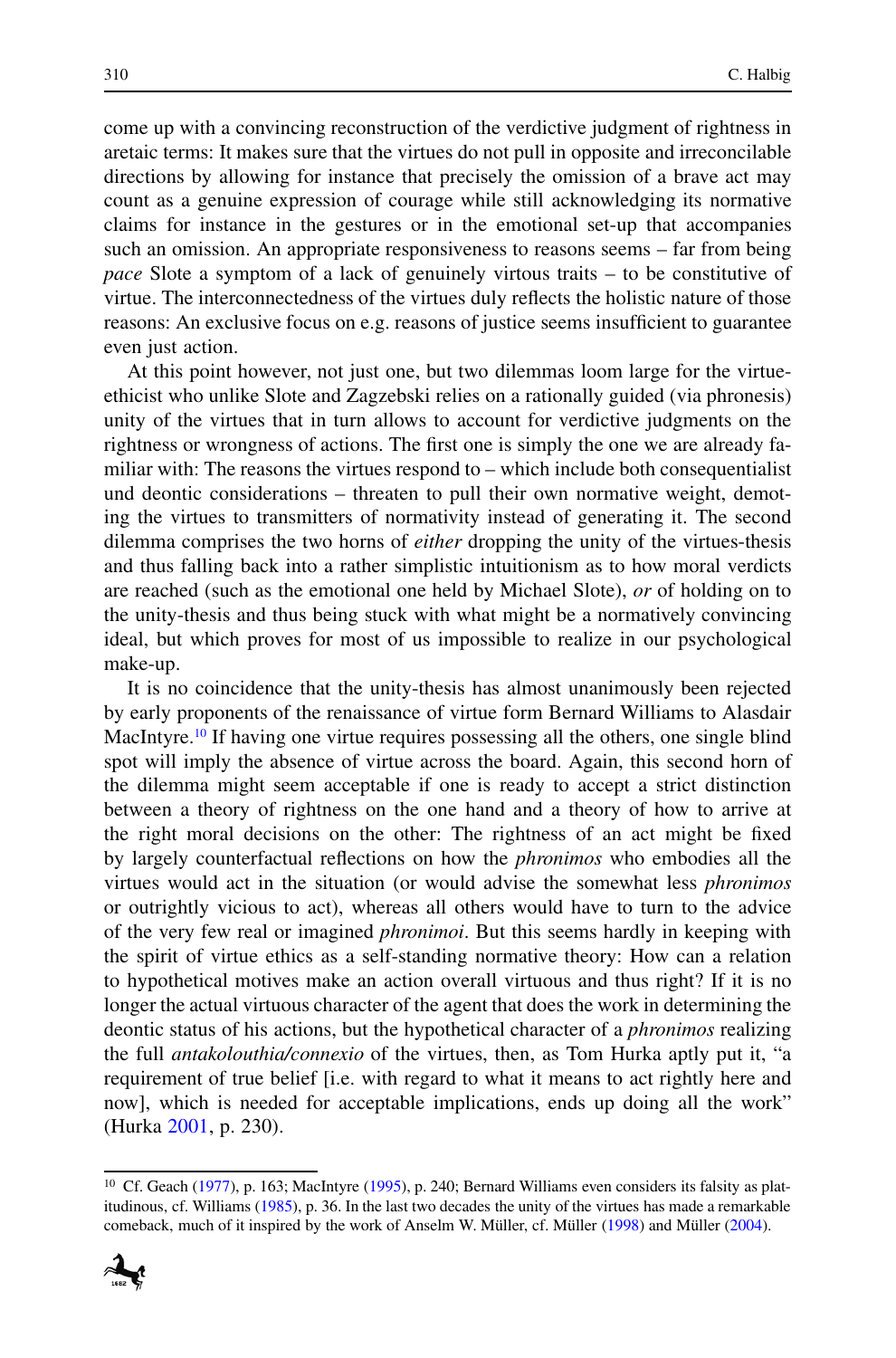A third difficulty that results from the fundamentality-condition and that unfortunately I cannot go into any further for lack of space concerns the *reasons the agent has for acting rightly*. Again a dilemma looms large for the virtue ethicist: To the extent that he sticks with the fundamentality condition, his candidates for that status of fundamental aretaic states (be they self-standing traits devoid of any connection to eudaimonia or the hypothetical 'model' of the *phronimos* adjudicating on behalf of the actual agent) look singularly unsuited for the role of providing the actual agent with convincing normative and motivational reasons for performing the right action. Softening the fundamentality-condition and reintroducing for instance *eudaimonia* so as to underscore the normative credentials of right actions however would immediately raise the question of why one should not rely on *eudaimonia* in the individuation of virtues as well which would of course undermine the selfstanding character of virtue ethics.

### **5 Conclusions**

Let me try to come to some tentative conclusions: What seems certain is that the overall climate for virtue and virtue ethics has significantly changed both compared to their supposed heydays and to the period of relative neglect in the early and middle 20th century. We have seen that empirical research has put into question the role of virtuous (and vicious) traits in our psychological make-up in a much more fundamental way than was even imaginable before. On the other hand, virtue ethics can no longer claim to be the "natural home" of virtue: Consequentialism and deontology have become much more accommodating towards virtue than they used to. The central claim of my argument has *not* been that the eliminativist stance of situationists and mixed-trait theorists or the imperialist appropriations of virtue by consequentialism or deontology cannot be successfully resisted. I am quite convinced that they can. The main thrust of my paper was to make plausible the perhaps more surprising thesis that the attempts by virtue ethics of tailoring virtue to its own demands should be resisted just as well. What drives the project of virtue ethics as a "third kid on the block" is crucially to provide a *distinctive* criterion of rightness. It has been argued by many contributors to current ethical debates that virtue ethics leads to a serious distortion of deontic statuses instead of their successful reconstruction in its own terms. But the same holds for the virtue side of the equation: In order to realize its aspiration, virtue ethics requires a theory of virtue that looks both unconvincing in itself and in respect to the phenomenology and ontology of virtues and makes virtue unnecessarily and dangerously vulnerable to attacks from its opponents: To fit with the virtue ethicist's agenda, the virtues have to look normatively and ontologically self-contained in order to meet the condition of fundamentality. On the other hand, the virtue ethicist has to rely on some version of the unity of the virtues so as to be able to reach verdicts on the deontic status of an action in a non-arbitrary way. Both moves however are grist to the mill of the enemies of virtue: Situationists and mixed-trait theorists have pointed out the considerable challenges in becoming globally and unambiguously virtuous with regard to *single* virtues; realizing the interconnected net of *all* the virtues looks

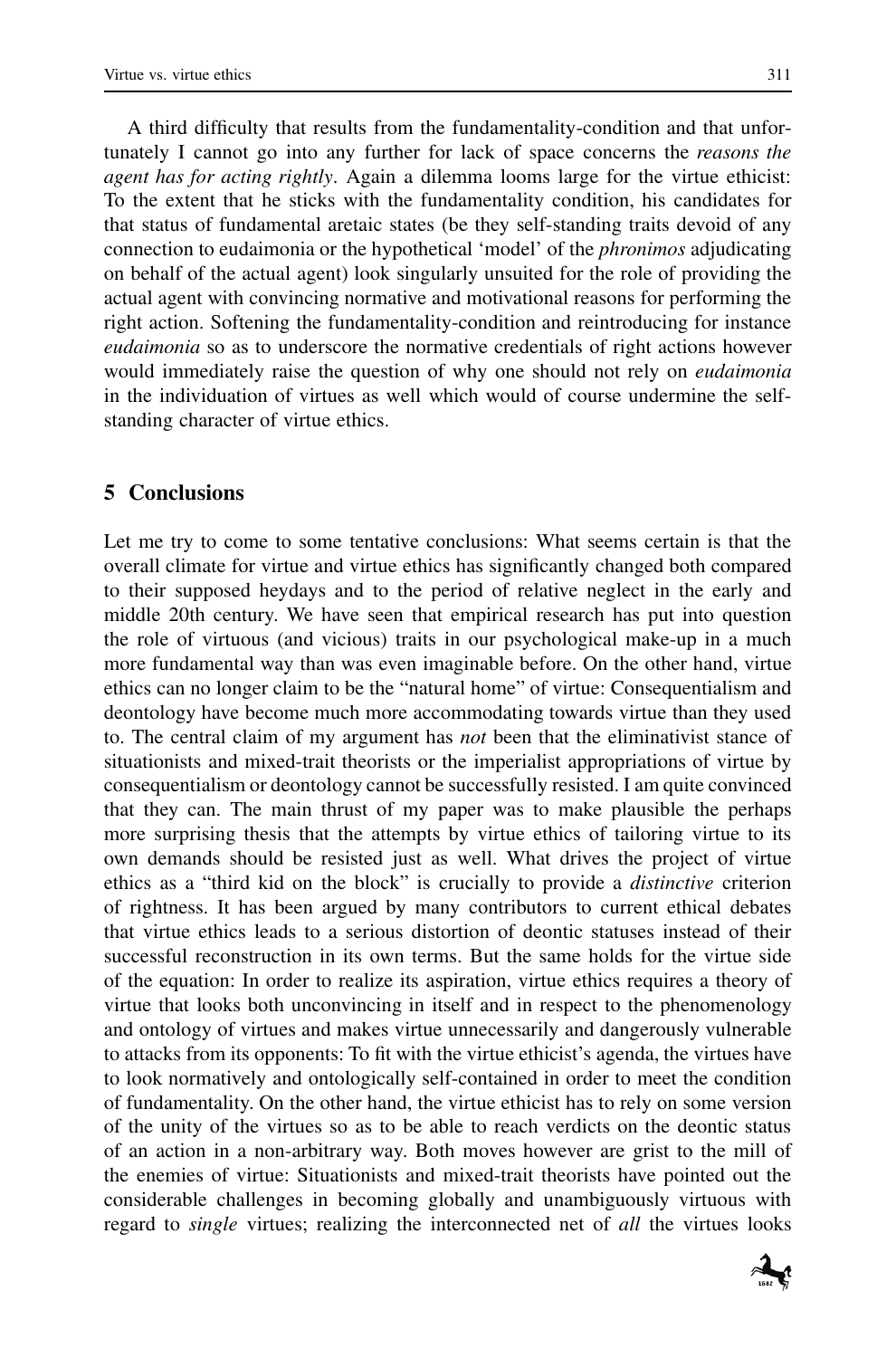even less like a convincing or inspiring ideal, let alone a pervading reality in the psychological make-up of even a small number of people. Consequentialists and deontologists might argue that emphasizing the function of channeling external normativity rather than generating it from purely aretaic sources (which in addition in a consequentialist framework is quite compatible with ascribing some intrinsic values to virtuous traits) fits better with the phenomenology of virtue than the account presupposed by virtue ethics.

In her classic paper from 1958 "Modern Moral Philosophy", G.E.M. Anscombe had called for a moratorium on ethical theory-building (she advocated no less than "*banishing ethics totally* from our minds" (Anscombe [2005](#page-11-0) [1958], p. 188)) until we regain a firm grip on fundamental concepts of moral psychology and the theory of action like "intention", "wanting" and of course "virtue" itself. This might appear as an even better piece of advice now than when it was written: If virtue ethics proves to be a no less distorting influence on the theory of virtue than its competitors, then perhaps research into virtue should be done quite independently of its role in ethical theorizing. This however strikes me as simply hopeless: The weight virtues have to carry in our ethical thinking is not something external to them but part and parcel of their ontology. What should be dropped however is the commitment to the basic aspiration of virtue ethics to provide a distinctive and fundamental criterion of rightness. Freed from the distorting influence of this implicit or explicit agenda, the theory of virtue might gain the necessary elbow-room to resist attempts of being eliminated as well as attempts of a friendly take-over and to focus instead on the specific contributions aretaic considerations make to our ethical thinking.

**Funding** Open access funding provided by University of Zurich

**Open Access** This article is licensed under a Creative Commons Attribution 4.0 International License, which permits use, sharing, adaptation, distribution and reproduction in any medium or format, as long as you give appropriate credit to the original author(s) and the source, provide a link to the Creative Commons licence, and indicate if changes were made. The images or other third party material in this article are included in the article's Creative Commons licence, unless indicated otherwise in a credit line to the material. If material is not included in the article's Creative Commons licence and your intended use is not permitted by statutory regulation or exceeds the permitted use, you will need to obtain permission directly from the copyright holder. To view a copy of this licence, visit [http://creativecommons.org/licenses/by/4.](http://creativecommons.org/licenses/by/4.0/)  $\Omega$ 

#### *References*

<span id="page-11-3"></span><span id="page-11-0"></span>Adams, Robert M. 2006. *A Theory of Virtue*. Oxford: Clarendon Press.

- Anscombe, G.E.M. 1958. Modern Moral Philosophy. Reprinted in *Human Life, Action and Ethics. Essays by G.E.M. Anscombe*, ed. Mary Geach, Luke Gormally, 169-194. Exeter: Imprint Academic 2005.
- <span id="page-11-6"></span><span id="page-11-2"></span>Bates, Tom and Pauline Kleingeld. 2018. Virtue, Vice, and Situationism. In *The Oxford Handbook of Virtue*, ed. Nancy E. Snow, 524-545. Oxford: Oxford University Press.
- Crisp, Roger. 1996. Modern Moral Philosophy and the Virtues. In *How Should One Live?* Ed. Roger Crisp, 1-18. Oxford/New York: Oxford University Press.

<span id="page-11-5"></span><span id="page-11-4"></span>Crisp, Roger. 2010. Virtue Ethics and Virtue Epistemology. *Metaphilosophy* 41: 22-40.

- Doris, John M. 2002. *Lack of Character: Personality and Moral Behaviour.* Cambridge: Cambridge University Press.
- <span id="page-11-7"></span>Esser, Andrea Marlen. 2003. *Eine Ethik für Endliche. Kants Tugendlehre in der Gegenwart*. Stuttgart: Frommann-Holzboog.
- <span id="page-11-1"></span>Foot, Philippa. 1978. *Virtues and Vices and Other Essays in Moral Philosophy*. Oxford: Oxford University Press.